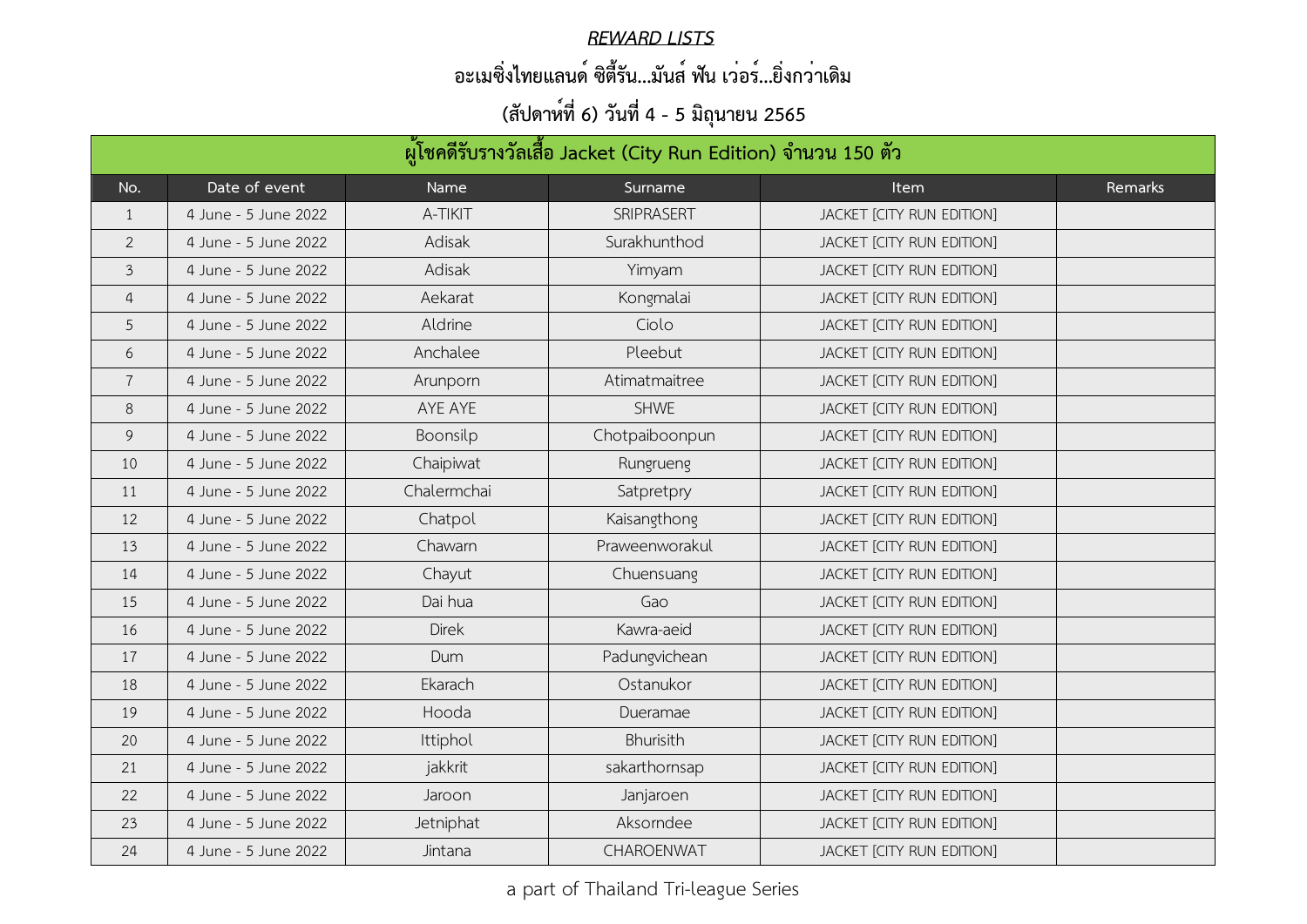#### *REWARD LISTS*

### **อะเมซิ่งไทยแลนด์ ซิตี้รัน...มันส์ ฟัน เว่อร์...ยิ่งกว่าเดิม**

| ผู้โชคดีรับรางวัลเสื้อ Jacket (City Run Edition) จำนวน 150 ตัว |                      |                 |                          |                           |         |  |
|----------------------------------------------------------------|----------------------|-----------------|--------------------------|---------------------------|---------|--|
| No.                                                            | Date of event        | Name            | Surname                  | <b>Item</b>               | Remarks |  |
| 25                                                             | 4 June - 5 June 2022 | <b>Jiraporn</b> | Suesawad                 | JACKET [CITY RUN EDITION] |         |  |
| 26                                                             | 4 June - 5 June 2022 | Kai             | Ramingwong               | JACKET [CITY RUN EDITION] |         |  |
| 27                                                             | 4 June - 5 June 2022 | <b>KALYARAT</b> | <b>KASAMESOOKPHAISAL</b> | JACKET [CITY RUN EDITION] |         |  |
| 28                                                             | 4 June - 5 June 2022 | kanitpong       | posayaanuwat             | JACKET [CITY RUN EDITION] |         |  |
| 29                                                             | 4 June - 5 June 2022 | Kanitsri        | Bandhumasuta             | JACKET [CITY RUN EDITION] |         |  |
| 30                                                             | 4 June - 5 June 2022 | kannika         | Intaring                 | JACKET [CITY RUN EDITION] |         |  |
| 31                                                             | 4 June - 5 June 2022 | Khomsun         | Kuakkhuntod              | JACKET [CITY RUN EDITION] |         |  |
| 32                                                             | 4 June - 5 June 2022 | Kitikun         | Klungphon                | JACKET [CITY RUN EDITION] |         |  |
| 33                                                             | 4 June - 5 June 2022 | Kittikorn       | Tammathipong             | JACKET [CITY RUN EDITION] |         |  |
| 34                                                             | 4 June - 5 June 2022 | Kittinon        | Kaewtae                  | JACKET [CITY RUN EDITION] |         |  |
| 35                                                             | 4 June - 5 June 2022 | Koblap          | Lilitchan                | JACKET [CITY RUN EDITION] |         |  |
| 36                                                             | 4 June - 5 June 2022 | Krisanaworn     | Sutthirat                | JACKET [CITY RUN EDITION] |         |  |
| 37                                                             | 4 June - 5 June 2022 | LingLing        | Runner                   | JACKET [CITY RUN EDITION] |         |  |
| 38                                                             | 4 June - 5 June 2022 | Lita            | Sanphan                  | JACKET [CITY RUN EDITION] |         |  |
| 39                                                             | 4 June - 5 June 2022 | Miss Sarinthip  | Boontoem                 | JACKET [CITY RUN EDITION] |         |  |
| 40                                                             | 4 June - 5 June 2022 | Montira         | Kulsantao                | JACKET [CITY RUN EDITION] |         |  |
| 41                                                             | 4 June - 5 June 2022 | Nantana         | Meeprasert               | JACKET [CITY RUN EDITION] |         |  |
| 42                                                             | 4 June - 5 June 2022 | Naowarat        | Pathawintharanon         | JACKET [CITY RUN EDITION] |         |  |
| 43                                                             | 4 June - 5 June 2022 | Napol           | Kamthornkittikul         | JACKET [CITY RUN EDITION] |         |  |
| 44                                                             | 4 June - 5 June 2022 | Nat             | Mungpintat               | JACKET [CITY RUN EDITION] |         |  |
| 45                                                             | 4 June - 5 June 2022 | Nattakitta      | Thongnoppakun            | JACKET [CITY RUN EDITION] |         |  |
| 46                                                             | 4 June - 5 June 2022 | Niwit           | Liunanonchai             | JACKET [CITY RUN EDITION] |         |  |
| 47                                                             | 4 June - 5 June 2022 | <b>NOPPADOL</b> | <b>TRISUPATHAN</b>       | JACKET [CITY RUN EDITION] |         |  |
| 48                                                             | 4 June - 5 June 2022 | Pakin           | Ananbhat                 | JACKET [CITY RUN EDITION] |         |  |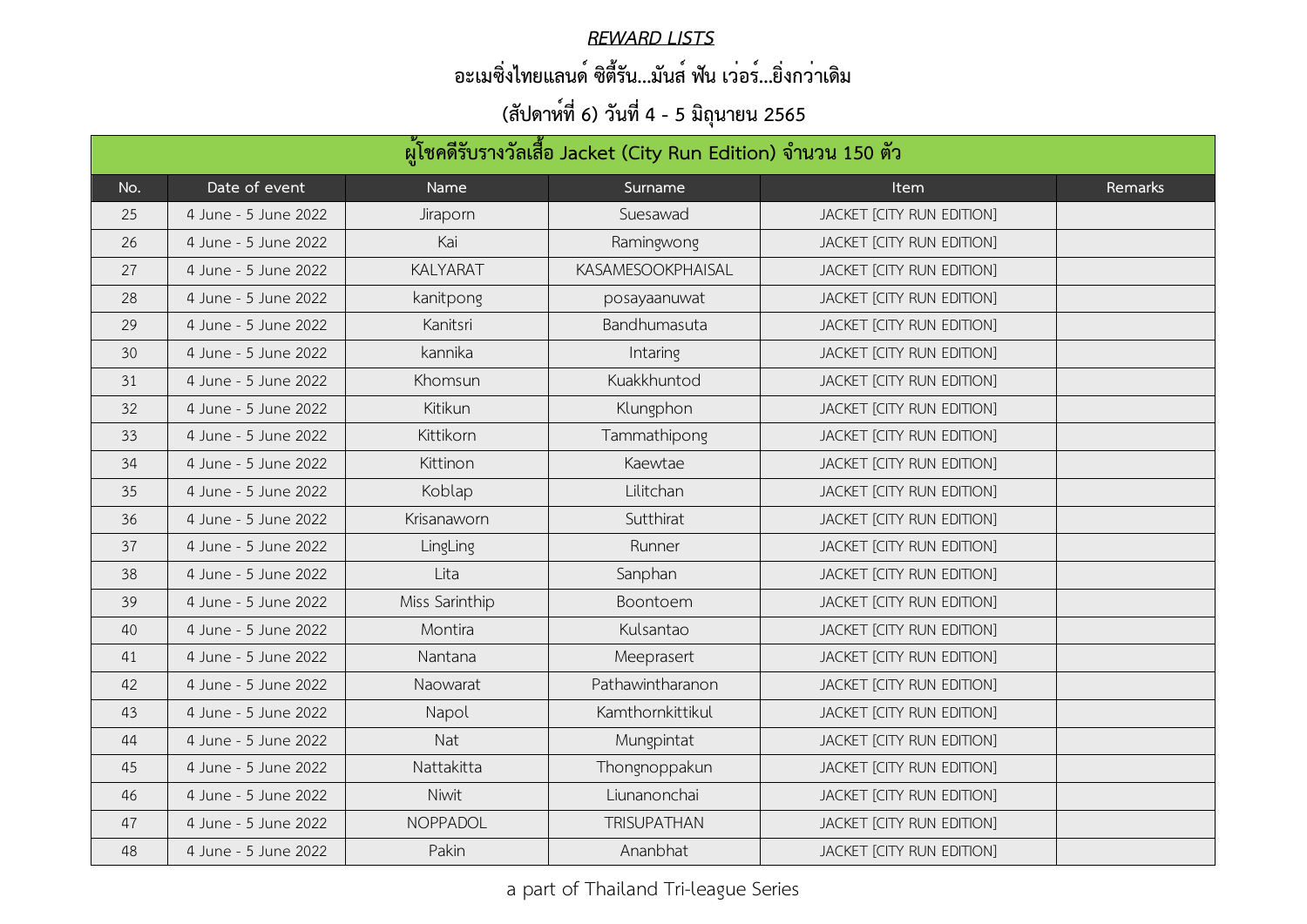#### *REWARD LISTS*

### **อะเมซิ่งไทยแลนด์ ซิตี้รัน...มันส์ ฟัน เว่อร์...ยิ่งกว่าเดิม**

| ผู้โชคดีรับรางวัลเสื้อ Jacket (City Run Edition) จำนวน 150 ตัว |                      |            |                 |                           |         |
|----------------------------------------------------------------|----------------------|------------|-----------------|---------------------------|---------|
| No.                                                            | Date of event        | Name       | Surname         | <b>Item</b>               | Remarks |
| 49                                                             | 4 June - 5 June 2022 | Pannatat   | Nualsri         | JACKET [CITY RUN EDITION] |         |
| 50                                                             | 4 June - 5 June 2022 | Panuwat    | Niramonchan     | JACKET [CITY RUN EDITION] |         |
| 51                                                             | 4 June - 5 June 2022 | Parichat   | Yaowarak        | JACKET [CITY RUN EDITION] |         |
| 52                                                             | 4 June - 5 June 2022 | Patoomporn | Khamcharoen     | JACKET [CITY RUN EDITION] |         |
| 53                                                             | 4 June - 5 June 2022 | Patra      | Satrawaha       | JACKET [CITY RUN EDITION] |         |
| 54                                                             | 4 June - 5 June 2022 | Payothorn  | Suayroop        | JACKET [CITY RUN EDITION] |         |
| 55                                                             | 4 June - 5 June 2022 | Peerawatt  | Kittiareepong   | JACKET [CITY RUN EDITION] |         |
| 56                                                             | 4 June - 5 June 2022 | Phumidol   | Soysamran       | JACKET [CITY RUN EDITION] |         |
| 57                                                             | 4 June - 5 June 2022 | Pichit     | Sungkarungsri   | JACKET [CITY RUN EDITION] |         |
| 58                                                             | 4 June - 5 June 2022 | Pitsanusan | Datchanabhirom  | JACKET [CITY RUN EDITION] |         |
| 59                                                             | 4 June - 5 June 2022 | pongsak    | yanu            | JACKET [CITY RUN EDITION] |         |
| 60                                                             | 4 June - 5 June 2022 | Pongtharin | Sapayanon       | JACKET [CITY RUN EDITION] |         |
| 61                                                             | 4 June - 5 June 2022 | Pool       | Ngan            | JACKET [CITY RUN EDITION] |         |
| 62                                                             | 4 June - 5 June 2022 | Pornchai   | Janvong         | JACKET [CITY RUN EDITION] |         |
| 63                                                             | 4 June - 5 June 2022 | potsawee   | Kajornchaiyakul | JACKET [CITY RUN EDITION] |         |
| 64                                                             | 4 June - 5 June 2022 | Pramual    | Ruangsin        | JACKET [CITY RUN EDITION] |         |
| 65                                                             | 4 June - 5 June 2022 | Prasong    | Owatsak         | JACKET [CITY RUN EDITION] |         |
| 66                                                             | 4 June - 5 June 2022 | Puntipa    | chantaworakit   | JACKET [CITY RUN EDITION] |         |
| 67                                                             | 4 June - 5 June 2022 | Rungnapa   | Hongnimitchai   | JACKET [CITY RUN EDITION] |         |
| 68                                                             | 4 June - 5 June 2022 | Sirisin    | Thaburai        | JACKET [CITY RUN EDITION] |         |
| 69                                                             | 4 June - 5 June 2022 | siwaphorn  | banglap         | JACKET [CITY RUN EDITION] |         |
| 70                                                             | 4 June - 5 June 2022 | Somsak     | Kitmungsa       | JACKET [CITY RUN EDITION] |         |
| 71                                                             | 4 June - 5 June 2022 | Soranut    | Petcheam        | JACKET [CITY RUN EDITION] |         |
| 72                                                             | 4 June - 5 June 2022 | Sudaphat   | Polviengpol     | JACKET [CITY RUN EDITION] |         |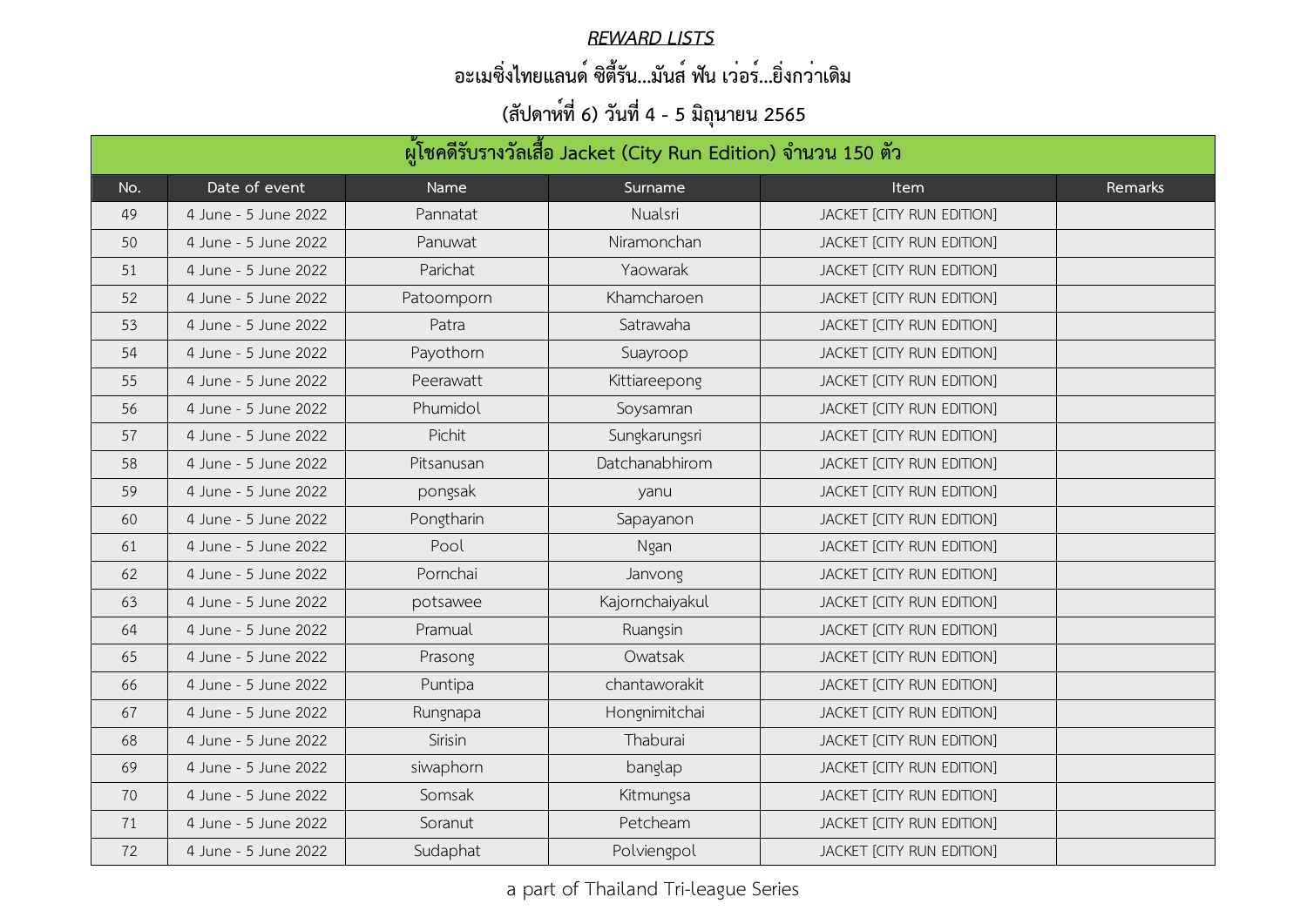#### *REWARD LISTS*

### **อะเมซิ่งไทยแลนด์ ซิตี้รัน...มันส์ ฟัน เว่อร์...ยิ่งกว่าเดิม**

|     | ้ผู้โชคดีรับรางวัลเสื้อ Jacket (City Run Edition) จำนวน 150 ตัว |                  |                      |                           |         |  |
|-----|-----------------------------------------------------------------|------------------|----------------------|---------------------------|---------|--|
| No. | Date of event                                                   | <b>Name</b>      | Surname              | <b>Item</b>               | Remarks |  |
| 73  | 4 June - 5 June 2022                                            | Surat            | Chanchaikittikorn    | JACKET [CITY RUN EDITION] |         |  |
| 74  | 4 June - 5 June 2022                                            | Tatchai          | Wattanapornpongsuk   | JACKET [CITY RUN EDITION] |         |  |
| 75  | 4 June - 5 June 2022                                            | Thanadee         | <b>Ujjubandh</b>     | JACKET [CITY RUN EDITION] |         |  |
| 76  | 4 June - 5 June 2022                                            | Thanon           | Aramphaisan          | JACKET [CITY RUN EDITION] |         |  |
| 77  | 4 June - 5 June 2022                                            | <b>Thitiphan</b> | Boonsa               | JACKET [CITY RUN EDITION] |         |  |
| 78  | 4 June - 5 June 2022                                            | Thiyada          | Kongsukphonpinyo     | JACKET [CITY RUN EDITION] |         |  |
| 79  | 4 June - 5 June 2022                                            | <b>Tichakorn</b> | Rosaroon             | JACKET [CITY RUN EDITION] |         |  |
| 80  | 4 June - 5 June 2022                                            | Watcharaphong    | Ariyakriangkai       | JACKET [CITY RUN EDITION] |         |  |
| 81  | 4 June - 5 June 2022                                            | กาญจนา           | วิมลประเสริฐกุล      | JACKET [CITY RUN EDITION] |         |  |
| 82  | 4 June - 5 June 2022                                            | กิริยา           | องอาจ                | JACKET [CITY RUN EDITION] |         |  |
| 83  | 4 June - 5 June 2022                                            | จอย              | บุศยาจารย์           | JACKET [CITY RUN EDITION] |         |  |
| 84  | 4 June - 5 June 2022                                            | จักรินทร         | ปรัชญาพิพัฒน์        | JACKET [CITY RUN EDITION] |         |  |
| 85  | 4 June - 5 June 2022                                            | จีระศักดิ์       | หงษ์แปด              | JACKET [CITY RUN EDITION] |         |  |
| 86  | 4 June - 5 June 2022                                            | ชยพล             | พัชรัชประภากร        | JACKET [CITY RUN EDITION] |         |  |
| 87  | 4 June - 5 June 2022                                            | ซิวฟ้า           | กำเนิดกาญจน์         | JACKET [CITY RUN EDITION] |         |  |
| 88  | 4 June - 5 June 2022                                            | ณัฐพัชร์         | ี้ ปัญญาเปี่ยมศักดิ์ | JACKET [CITY RUN EDITION] |         |  |
| 89  | 4 June - 5 June 2022                                            | ดีพร้อม          | วีรเมธาชัย           | JACKET [CITY RUN EDITION] |         |  |
| 90  | 4 June - 5 June 2022                                            | ตรีเพชร          | บัวขาว               | JACKET [CITY RUN EDITION] |         |  |
| 91  | 4 June - 5 June 2022                                            | ทำเนียบ          | ชโนทาหรณ์            | JACKET [CITY RUN EDITION] |         |  |
| 92  | 4 June - 5 June 2022                                            | ธงชัย            | คลังกำแหงเดช         | JACKET [CITY RUN EDITION] |         |  |
| 93  | 4 June - 5 June 2022                                            | ธนพร             | นภาจรัส              | JACKET [CITY RUN EDITION] |         |  |
| 94  | 4 June - 5 June 2022                                            | ธนพัฒน์          | ไชยป้อ               | JACKET [CITY RUN EDITION] |         |  |
| 95  | 4 June - 5 June 2022                                            | ธรรศ             | ปานสวัสดิ์           | JACKET [CITY RUN EDITION] |         |  |
| 96  | 4 June - 5 June 2022                                            | ธาตรี            | พูลศิริ              | JACKET [CITY RUN EDITION] |         |  |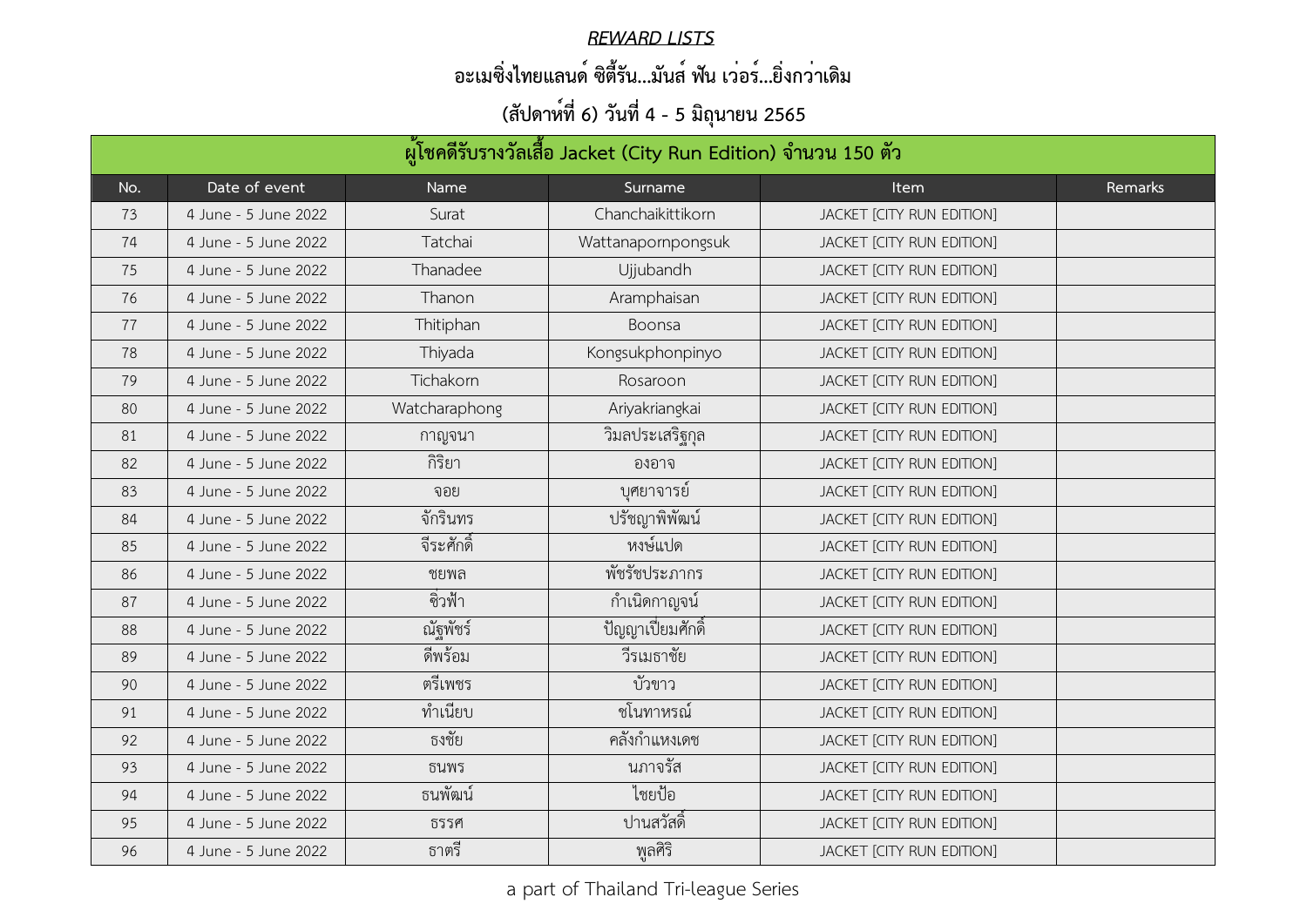#### *REWARD LISTS*

### **อะเมซิ่งไทยแลนด์ ซิตี้รัน...มันส์ ฟัน เว่อร์...ยิ่งกว่าเดิม**

| ้ผู้โชคดีรับรางวัลเสื้อ Jacket (City Run Edition) จำนวน 150 ตัว |                      |                 |                  |                                  |         |  |
|-----------------------------------------------------------------|----------------------|-----------------|------------------|----------------------------------|---------|--|
| No.                                                             | Date of event        | Name            | Surname          | <b>Item</b>                      | Remarks |  |
| 97                                                              | 4 June - 5 June 2022 | นเรศ            | ปลาเงิน          | JACKET [CITY RUN EDITION]        |         |  |
| 98                                                              | 4 June - 5 June 2022 | นายพงศธร        | สร้อยคีรี        | JACKET [CITY RUN EDITION]        |         |  |
| 99                                                              | 4 June - 5 June 2022 | นายอดิศักดิ์    | จันทะวิโร        | JACKET [CITY RUN EDITION]        |         |  |
| 100                                                             | 4 June - 5 June 2022 | <b>้</b> บุญไทย | แซ่อึ้ง          | <b>JACKET [CITY RUN EDITION]</b> |         |  |
| 101                                                             | 4 June - 5 June 2022 | บุณณดา          | เหลืองใหม่เอี่ยม | JACKET [CITY RUN EDITION]        |         |  |
| 102                                                             | 4 June - 5 June 2022 | ปณชัย           | โอสถาพั          | JACKET [CITY RUN EDITION]        |         |  |
| 103                                                             | 4 June - 5 June 2022 | ปรวีณ           | ผดงเกียรติสกุล   | JACKET [CITY RUN EDITION]        |         |  |
| 104                                                             | 4 June - 5 June 2022 | ประดิษฐ์        | เลี้ยงอยู่       | JACKET [CITY RUN EDITION]        |         |  |
| 105                                                             | 4 June - 5 June 2022 | ประสิทธิ์       | นามทัศ           | JACKET [CITY RUN EDITION]        |         |  |
| 106                                                             | 4 June - 5 June 2022 | ปรัชญา          | อิมศิริ          | JACKET [CITY RUN EDITION]        |         |  |
| 107                                                             | 4 June - 5 June 2022 | ปวัน            | เหลืองธนกุล      | <b>JACKET [CITY RUN EDITION]</b> |         |  |
| 108                                                             | 4 June - 5 June 2022 | ปัทมา           | จันทร์เทศ        | JACKET [CITY RUN EDITION]        |         |  |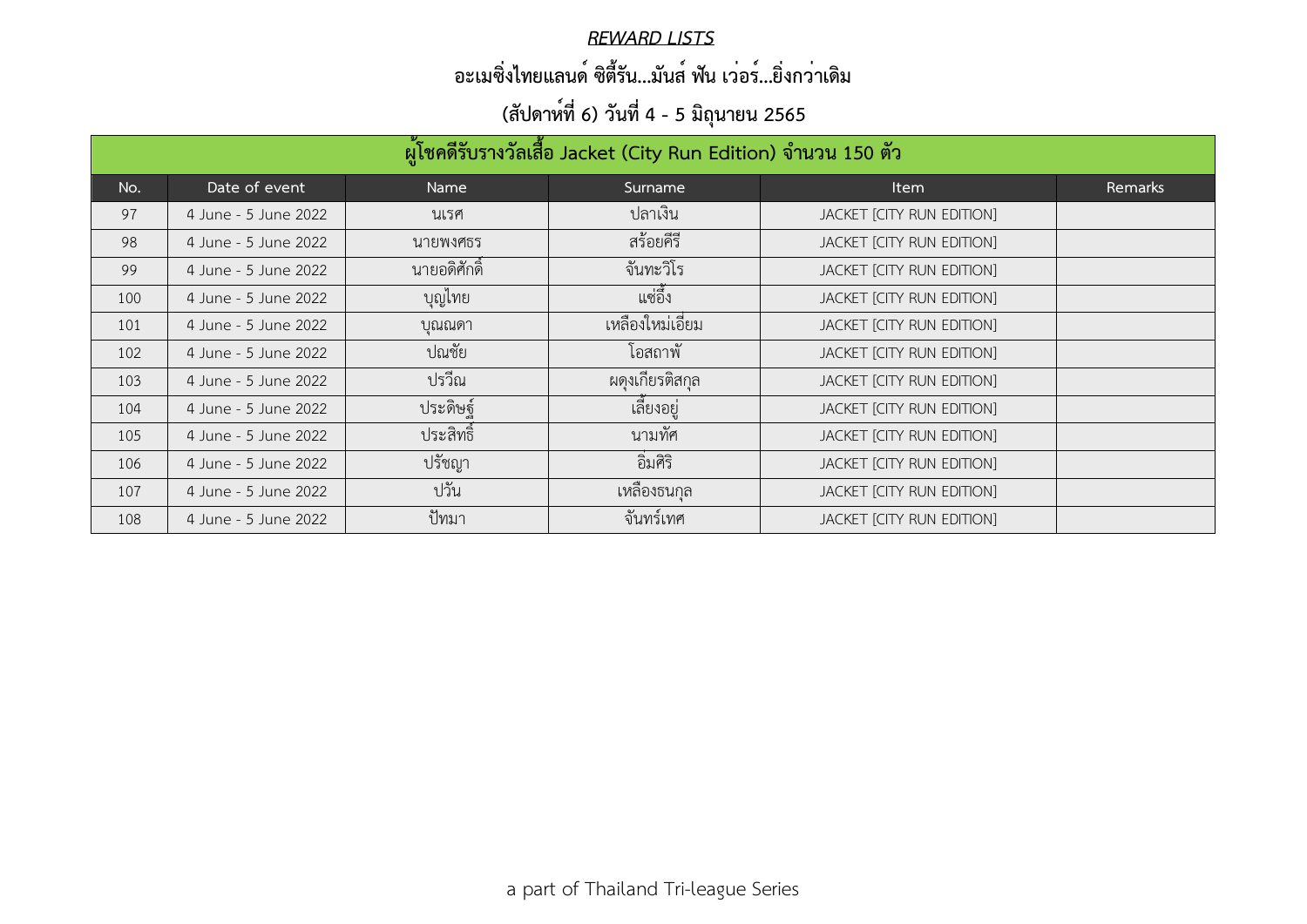#### *REWARD LISTS*

### **อะเมซิ่งไทยแลนด์ ซิตี้รัน...มันส์ ฟัน เว่อร์...ยิ่งกว่าเดิม**

| ้ผู้โชคดีรับรางวัลเสื้อ Jacket (City Run Edition) จำนวน 150 ตัว |                      |              |                         |                           |         |
|-----------------------------------------------------------------|----------------------|--------------|-------------------------|---------------------------|---------|
| No.                                                             | Date of event        | Name         | Surname                 | <b>Item</b>               | Remarks |
| 109                                                             | 4 June - 5 June 2022 | ผสมทรัพย์    | จันทรัตน์               | JACKET [CITY RUN EDITION] |         |
| 110                                                             | 4 June - 5 June 2022 | พินิจ        | ชัยเจริญชนะ             | JACKET [CITY RUN EDITION] |         |
| 111                                                             | 4 June - 5 June 2022 | พิมพาภรณ์    | ้เจนนพกาญจน์            | JACKET [CITY RUN EDITION] |         |
| 112                                                             | 4 June - 5 June 2022 | พุทธิวัฒน์   | รุ่งโรจน์นิมิตชัย       | JACKET [CITY RUN EDITION] |         |
| 113                                                             | 4 June - 5 June 2022 | ภาณุวัฒน์    | วนะสิทธิ์               | JACKET [CITY RUN EDITION] |         |
| 114                                                             | 4 June - 5 June 2022 | <u>ภ</u> สิต | ุรัตนกุล เสรีเริงฤทธิ์  | JACKET [CITY RUN EDITION] |         |
| 115                                                             | 4 June - 5 June 2022 | มานพ         | สุวรรณบุตร              | JACKET [CITY RUN EDITION] |         |
| 116                                                             | 4 June - 5 June 2022 | มานิตย์      | ้ แสงอังคนาว <u>ิ</u> น | JACKET [CITY RUN EDITION] |         |
| 117                                                             | 4 June - 5 June 2022 | มีชัย        | กิจเต่ง                 | JACKET [CITY RUN EDITION] |         |
| 118                                                             | 4 June - 5 June 2022 | เมธี         | ึกอน                    | JACKET [CITY RUN EDITION] |         |
| 119                                                             | 4 June - 5 June 2022 | รัศมี        | ตั้งศิริ                | JACKET [CITY RUN EDITION] |         |
| 120                                                             | 4 June - 5 June 2022 | วราพรรณ      | เพ็ญแสง                 | JACKET [CITY RUN EDITION] |         |
| 121                                                             | 4 June - 5 June 2022 | วิชาญ        | รอดูกสิกรรม             | JACKET [CITY RUN EDITION] |         |
| 122                                                             | 4 June - 5 June 2022 | วิทย์ธวัช    | แก้วศรีงาม              | JACKET [CITY RUN EDITION] |         |
| 123                                                             | 4 June - 5 June 2022 | วิศิษฎ์      | โตวิเวก                 | JACKET [CITY RUN EDITION] |         |
| 124                                                             | 4 June - 5 June 2022 | วีรวิทย์     | เจนจินตานันท์           | JACKET [CITY RUN EDITION] |         |
| 125                                                             | 4 June - 5 June 2022 | ศักดิ์เพชร   | พิริยะวิศรต             | JACKET [CITY RUN EDITION] |         |
| 126                                                             | 4 June - 5 June 2022 | ศุภวุฒิ      | รุ่งโรจน์นิมิตชัย       | JACKET [CITY RUN EDITION] |         |
| 127                                                             | 4 June - 5 June 2022 | ศุภสิริ      | วงค์ลี้                 | JACKET [CITY RUN EDITION] |         |
| 128                                                             | 4 June - 5 June 2022 | สมบูรณ์      | เดชก้าแหง               | JACKET [CITY RUN EDITION] |         |
| 129                                                             | 4 June - 5 June 2022 | สมภพ         | กางกรณ์                 | JACKET [CITY RUN EDITION] |         |
| 130                                                             | 4 June - 5 June 2022 | สมฤทัย       | เกิอทาน                 | JACKET [CITY RUN EDITION] |         |
| 131                                                             | 4 June - 5 June 2022 | สรสิช        | เหลืองรุ่งเกียรติ       | JACKET [CITY RUN EDITION] |         |
| 132                                                             | 4 June - 5 June 2022 | สราวุธ       | แววประเสริฐ             | JACKET [CITY RUN EDITION] |         |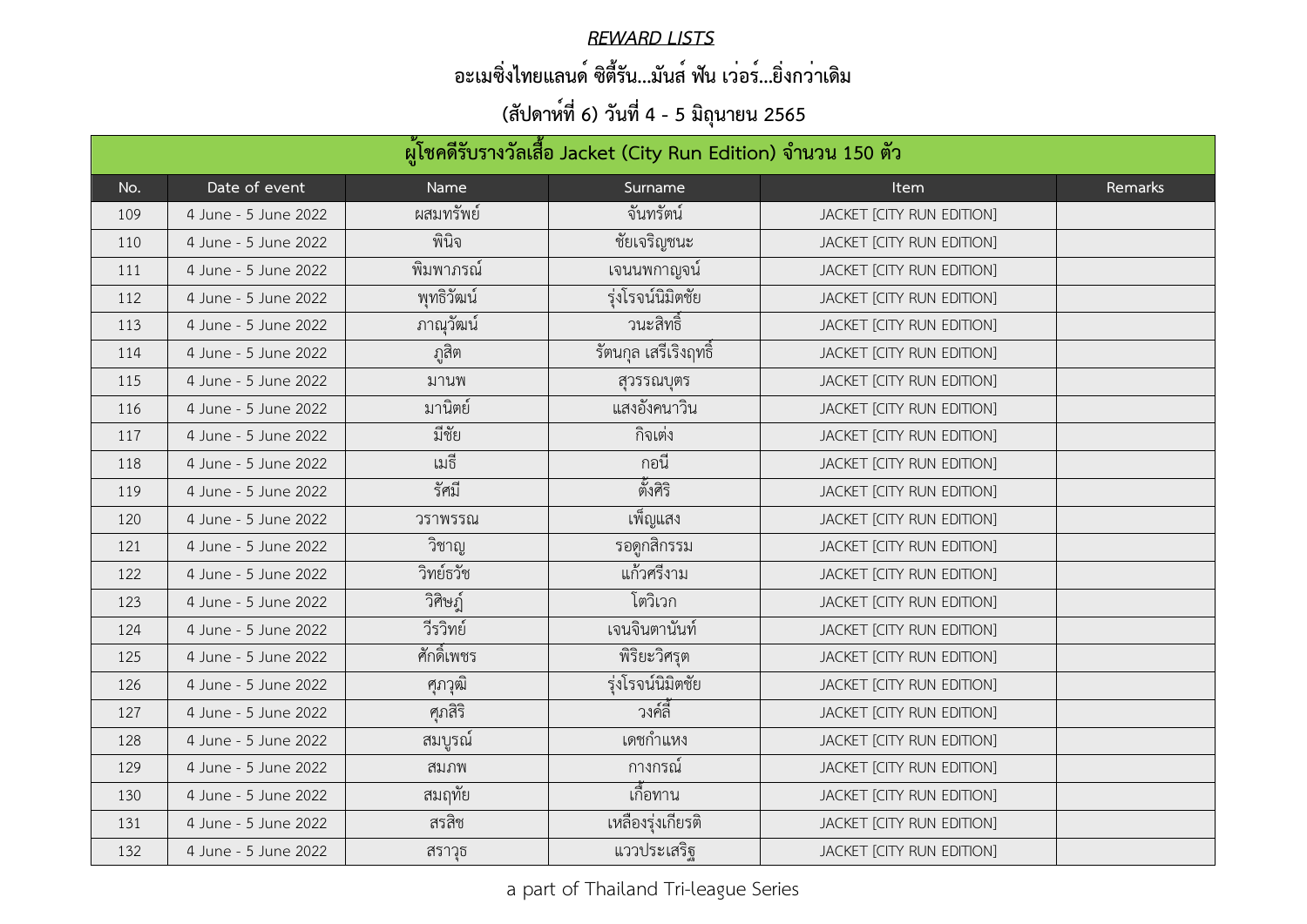#### *REWARD LISTS*

### **อะเมซิ่งไทยแลนด์ ซิตี้รัน...มันส์ ฟัน เว่อร์...ยิ่งกว่าเดิม**

| ผู้โชคดีรับรางวัลเสื้อ Jacket (City Run Edition) จำนวน 150 ตัว |                      |          |                        |                                  |         |  |
|----------------------------------------------------------------|----------------------|----------|------------------------|----------------------------------|---------|--|
| No.                                                            | Date of event        | Name     | Surname                | Item                             | Remarks |  |
| 133                                                            | 4 June - 5 June 2022 | ิสชาติ   | เต็มสิทธิโชค           | JACKET [CITY RUN EDITION]        |         |  |
| 134                                                            | 4 June - 5 June 2022 | ิสซิน    | วรวิชชวงษ์             | JACKET [CITY RUN EDITION]        |         |  |
| 135                                                            | 4 June - 5 June 2022 | สทธิพงษ์ | โพธิสวัสดิ์            | <b>JACKET [CITY RUN EDITION]</b> |         |  |
| 136                                                            | 4 June - 5 June 2022 | สทิน     | ชินคำ                  | JACKET [CITY RUN EDITION]        |         |  |
| 137                                                            | 4 June - 5 June 2022 | สนทรีย์  | นิมิตรพรชัย            | JACKET [CITY RUN EDITION]        |         |  |
| 138                                                            | 4 June - 5 June 2022 | ิสนันท์  | ชุติพงษ์วิเวท          | JACKET [CITY RUN EDITION]        |         |  |
| 139                                                            | 4 June - 5 June 2022 | สประวีณ์ | ศิริวงศ์นภา            | JACKET [CITY RUN EDITION]        |         |  |
| 140                                                            | 4 June - 5 June 2022 | ิสพจน์   | <sub>ประลองศิลป์</sub> | <b>JACKET [CITY RUN EDITION]</b> |         |  |